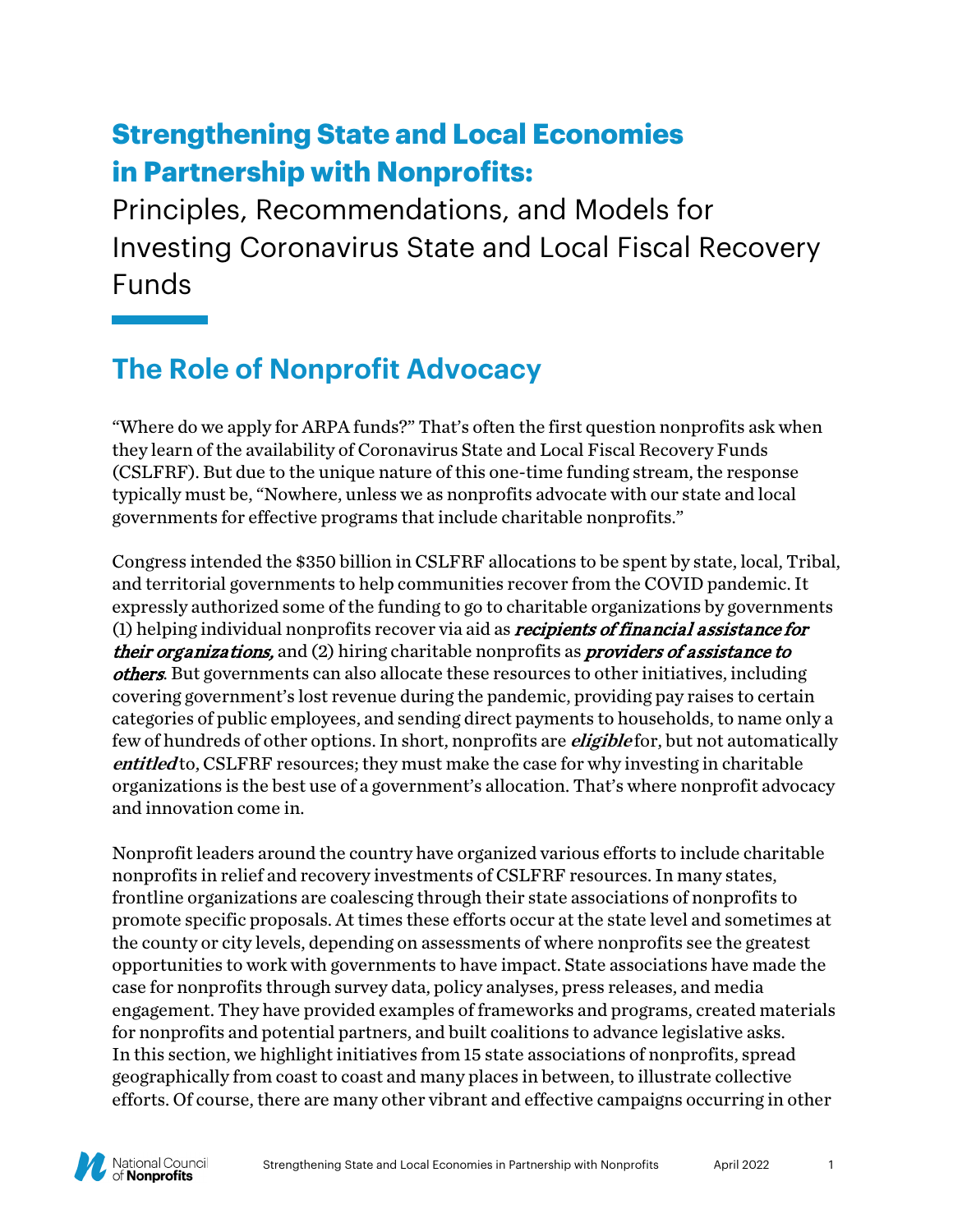states and hundreds of communities across the country. Included in these stories are advocacy proposals and innovations for turning concepts into reality.

# **California**

#### Last year, the California Association of Nonprofits

(CalNonprofits) [sent an open memo](https://calnp.memberclicks.net/assets/docs/3-24-21%20Open%20Letter%20re%20Federal%20Funding.pdf) to California's mayors, county supervisors, and city councilmembers urging them to consider investing significantly in nonprofits with portions of

the ARPA funds allocated to California's nearly 500 cities and 58 counties. The memo states, "Compared with all other sectors, investments in California's nonprofits can be counted on to ensure spending and hiring in low-wealth communities, keep funds in the region, employ more women and people of color, bring in more dollars from out-of-state, and provide more services to communities." As with this Special Report, the memo highlighted several successful partnerships between governments and the nonprofits in their communities to show the local leaders the substantial impact they can expect from investing in charitable organizations. It closed by reminding the government officials that "[n]onprofits are the vehicles through which Californians take care of one another," and to "make sure [the ARPA] funds get to nonprofits – who not only use the money quickly and spend it locally – but whose work every one of us depends on." An extra advocacy touch at the end includes a P.S. to nonprofits urging them to pass along the document to members of their own county boards and city councils.

The California state association of nonprofits recently convened the Local ARPA Advocacy Project (LAAP), a CalNonprofits effort to build the capacity of nonprofits to advocate for their missions and

the people they serve by securing investments from the estimated \$16 billion in funding flowing to California counties and cities from CSLFRF. Throughout this year, experienced coaches are helping participants a cohort of nonprofits around the state with strategy that best fits the dynamics in their region. CalNonprofits plans to gather learnings from these activities and share them as tools and guides beyond this cohort to encourage more nonprofits to advocate for ARPA funding in their communities.

### Resources from CalNonprofits

- $\triangleright$  [Open Letter to California local governments on investing in nonprofits](https://calnp.memberclicks.net/assets/docs/3-24-21%20Open%20Letter%20re%20Federal%20Funding.pdf)
- [A Guide to California's COVID-19 Relief Grant for Nonprofits and Small Businesses](https://calnonprofits.org/publications/article-archive/769-ca-covid-relief-grant-for-nonprofits)
- [LA County ARPA Equity Dashboard](https://ceo.lacounty.gov/recovery/arpa-equity-dashboard/)





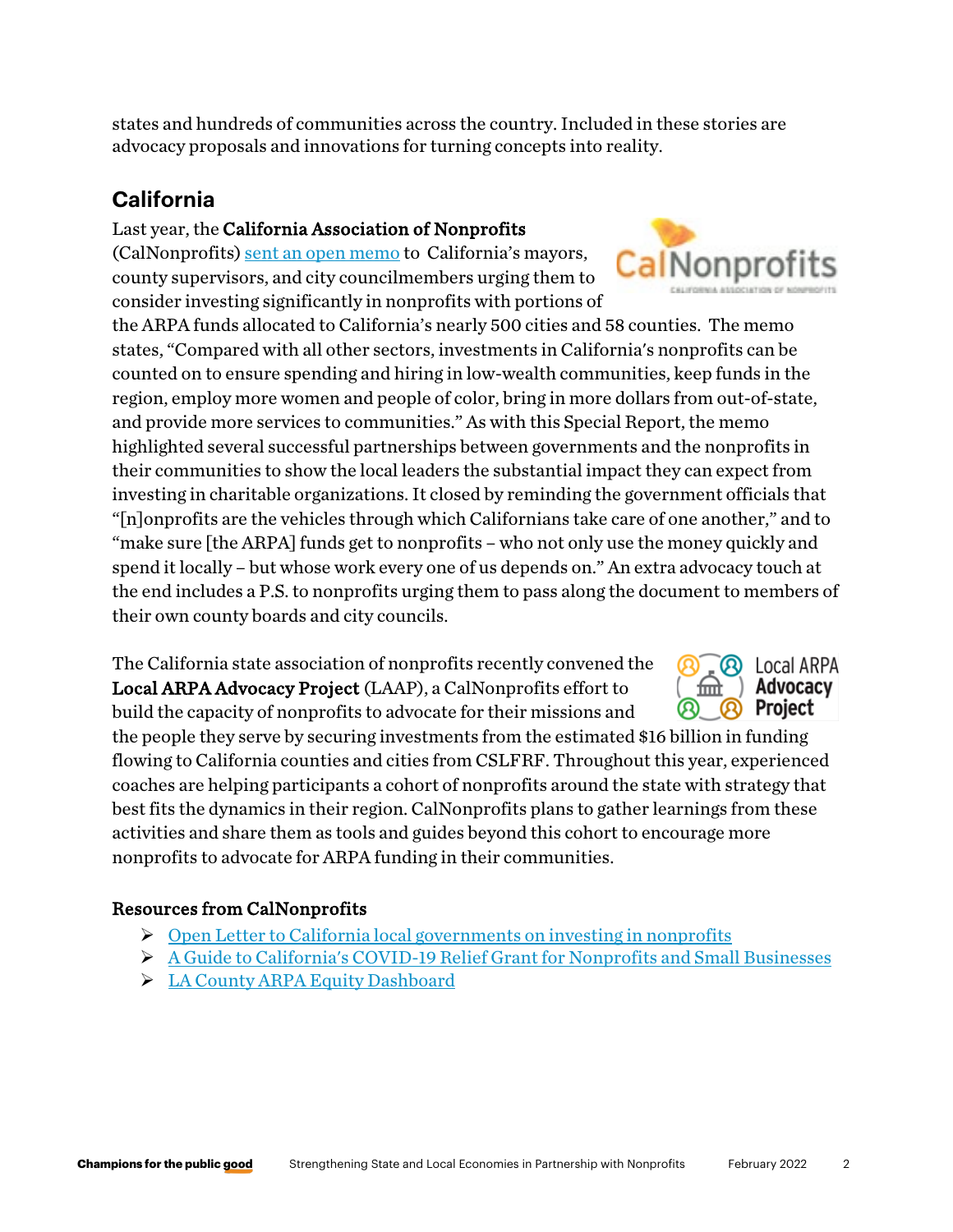# **Kentucky**

The Kentucky Nonprofit Network (KNN) is part of a broad coalition promoting a [Bridge to Sustainability & Recovery](https://www.kynonprofits.org/sites/default/files/Bridge%20to%20Sustainability%20Cover%20final_0.pdf) for [Kentucky's Nonprofits](https://www.kynonprofits.org/sites/default/files/Bridge%20to%20Sustainability%20Cover%20final_0.pdf) that includes \$150 million (or 6 percent of Kentucky's ARPA funds) for [a Nonprofit Sustainability & Recovery](https://www.kynonprofits.org/sites/default/files/nonprofit%20sustainability%20and%20recovery%20fund%20final.pdf)  [Fund.](https://www.kynonprofits.org/sites/default/files/nonprofit%20sustainability%20and%20recovery%20fund%20final.pdf) The advocacy campaign also includes recommendations to address the nonprofit workforce crisis that is limiting the ability of



charitable organizations to address pre-existing and pandemic-related challenges. To highlight the needs and solutions, KNN held a virtual news conference, where speakers addressed specific challenges and explained how the legislative proposals provide the needed solutions. The details of Nonprofit Sustainability & Recovery Fund proposal is part of a larger set of materials KNN published for nonprofits in the Commonwealth to engage with city and county leaders. KNN also developed various communication templates that enable individual organizations to state their case clearly and effectively.

The Nonprofit Sustainability and Recovery Fund framework identifies eligibility requirements that nonprofits would have to meet, specifying that nonprofits must have experienced a loss of income due to the pandemic or have incurred or will incur expenses in response to the public health emergency. Among other features, the proposed Fund would be overseen by a state agency and a 14-member Advisory Committee to finalize eligibility and appropriate outreach.

The Kentucky Nonprofit Network's [open letter to public officials](https://www.kynonprofits.org/sites/default/files/Open%20letter%20to%20local%20final.pdf) makes it clear that nonprofits are natural partners in providing solutions:

> *Your community not only needs nonprofits, but also cherishes them. Nonprofits are the vehicles through which Kentuckians care for one another. Try to imagine your community without nonprofits. And then imagine what your community could be if you could put nonprofits on course to thrive as your partner with a significant investment of American Rescue Plan Act funds.*

### Resources from Kentucky Nonprofit Network

- $\triangleright$  [A Bridge to Sustainability & Recovery for Kentucky Nonprofits](https://www.kynonprofits.org/sites/default/files/nonprofit%20sustainability%20and%20recovery%20fund%20final.pdf) Proposal
- $\triangleright$  [Connecting with City and County Leaders:](https://www.youtube.com/watch?v=ufOpGeFrGMM) a recording outlining strategies & tools to assist KY nonprofits
- $\triangleright$  [KY Open Letter to City and County Officials](https://www.kynonprofits.org/sites/default/files/Open%20letter%20to%20local%20final.pdf)
- [One Page Summary: Nonprofits as Local Government ARPA Partners](https://www.kynonprofits.org/sites/default/files/ARPA%20making%20the%20case.pdf)
- [10 Funding Principles for Government Partnerships with Nonprofits](https://www.kynonprofits.org/sites/default/files/arpa%20funding%20principles_0.pdf)

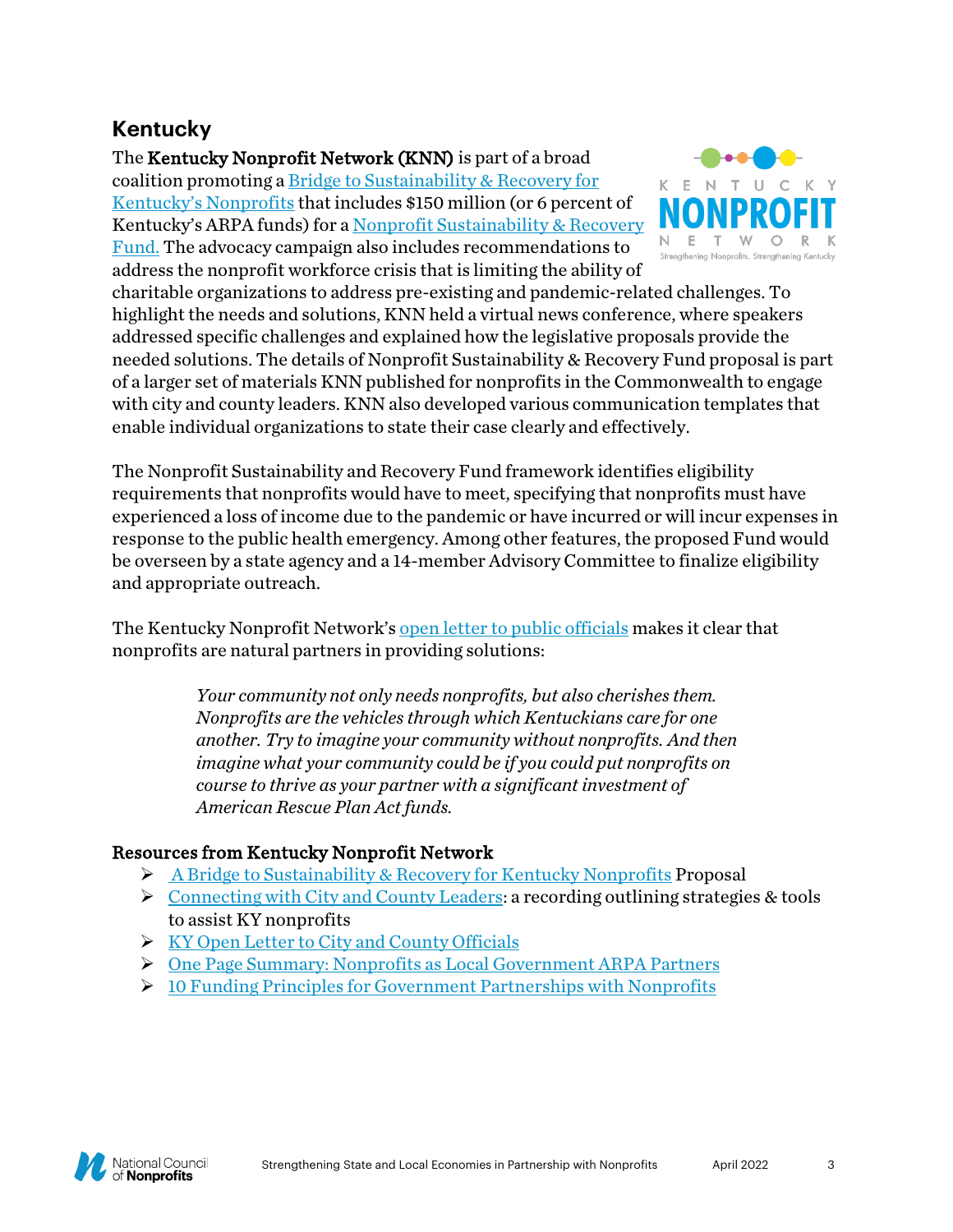# **Maine**

The Maine Association of Nonprofits' (MANP) Advocacy Network wrote to county commissioners across Maine last fall to persuade them to include nonprofits when considering how their counties will distribute ARPA funds. MANP's guide to

**Maine Association** of Nonprofits

ARPA funding in Maine included key messages for nonprofit advocates, a framework for investments, and examples of Maine nonprofits as partners in recovery.

To encourage community nonprofits to participate in [ARPA Listening Sessions](https://www.maine.gov/decd/listening-sessions) hosted by the Maine Department of Economic & Community Development, MANP shared guiding principles for investments on potential nonprofit support programs. MANP focused on coalition-building in pursuit of ARPA funding during one of their MANP Connects calls to brainstorm possibilities in recognition that the American Rescue Plan Act is a once-in-a-generation investment, and many models and partnerships are not finalized.

### Resources from the Maine Association of Nonprofits

- [American Rescue Plan Act Funding in Maine,](https://www.nonprofitmaine.org/learn/resources/covid-19/financial-relief-for-nonprofit-businesses-and-employers/american-rescue-plan-act-funding-in-maine/) including Key Messages for Nonprofit Advocates
- Advocacy Network letter to Maine County **[Commissioners](https://www.nonprofitmaine.org/wp-content/uploads/Letter-to-County-Cmsrs-Sept-15.pdf)**
- $\triangleright$  How to Invest Coronavirus State and Local Fiscal [Recovery Funds](https://www.nonprofitmaine.org/blog/how-to-invest-coronavirus-state-and-local-fiscal-recovery-funds/)
- [What the American Rescue Plan Act Means for](https://www.nonprofitmaine.org/blog/what-the-american-rescue-plan-act-means-for-nonprofits/)  **[Nonprofits](https://www.nonprofitmaine.org/blog/what-the-american-rescue-plan-act-means-for-nonprofits/)**

Partnerships with Maine's nonprofits will allow for funding to be distributed effectively and efficiently, leveraging resources, relationships, and strengths to serve communities even better. Additionally, nonprofits are perfectly positioned to maximize public benefits with their deep knowledge of community needs, reach, and existing relationships, particularly in low-income and underserved or hard-to-reach populations.

Jennifer Hutchins, Executive Director, Maine Association of Nonprofits

# **Maryland**

The Maryland Nonprofits team has developed a variety of resources to connect governments to solutions with and for nonprofits that create community impact. The state association of nonprofits launched a webpage titled ["A Model ARPA Grant Program from](https://www.marylandnonprofits.org/a-model-arpa-grant-program-from-maryland-nonprofits/) 

[Maryland Nonprofits.](https://www.marylandnonprofits.org/a-model-arpa-grant-program-from-maryland-nonprofits/)" The site explains that the "Model Grant Program" is designed to make it easy for governments to develop and manage a grant program – even if they do not have a lot of experience issuing grants. The model grant process is customizable; it allows for direct grantmaking or partnering with an intermediary, like a community foundation or charitable trust, to run the process. The campaign produced key resources for governments, nonprofits, and philanthropy, such as sample grant applications, criteria for selection, grant agreements, expenditure reports, and annual reports.

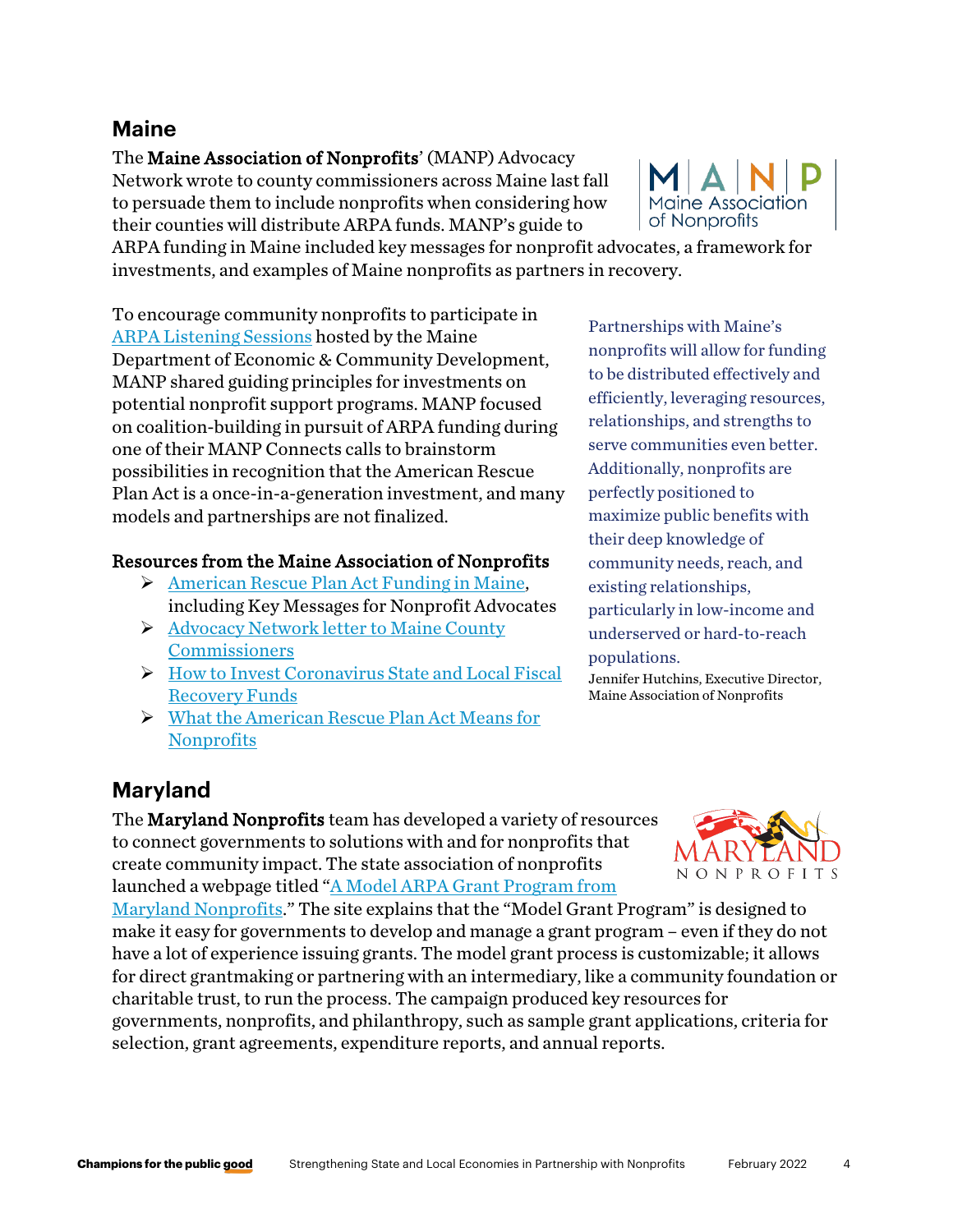Maryland Nonprofits provided trainings to government officials and to nonprofits about what is available and how to make the case for mission-focused projects and supports. By using the process guide and sample documents – plus the trainings tailored to government officials and to nonprofits – local jurisdictions can quickly set up a grantmaking process or add a layer to their current grantmaking process that works for charitable organizations and ensures that American Rescue Plan Act funds are quickly, efficiently, and equitably distributed in their communities.

# Resources from Maryland Nonprofits

- [A Model ARPA Grant Program](https://www.marylandnonprofits.org/a-model-arpa-grant-program-from-maryland-nonprofits/)
- $\triangleright$  Nonprofits and the American Rescue [Plan Act](https://zoom.us/rec/play/c0ZZc_5hvp9jQwlSC2CaEGs5Z8qn8PhbCI_X7hTjjdla7gUmlajDAA3USF9B6WaSY_-Kefme2ZmmUqCM.MnWqtqb8Ht6TLSGH) webinar

### [Getting the Most out of ARPA: A Forum for Public Officials](https://youtu.be/CQDBVqFkJYY) webinar

[ARPA Dollars – Clearer Rules, More Flexibility, Still Complicated](https://www.marylandnonprofits.org/arpa-dollars-clearer-rules-more-flexibility-still-complicated/) 

# **Michigan**

The Michigan Nonprofit Association (MNA) has urged the state to create and fund a Michigan Small Nonprofits Relief

Michigan Nonprofit Association Plan that would be administered by MNA. Its proposal stressed that many small nonprofits have only 3 to 6 months of operating cash on hand, and individual donations are down, making this relief a lifeline for nonprofits. To support small nonprofits, MNA would establish and manage the grant program and provide evaluation and reporting, communication, and distribution. The approach is based on the recognition that a trusted organization with experience in management and reporting would ease some of the challenges small nonprofits face when applying for grants of this scale, sometimes for their first time.

During Michigan Nonprofit Association's Legislative Day in 2022, Lieutenant Governor Gilchrist discussed a proposed \$50 million Michigan Nonprofit Relief and Activation program that would be funded through ARPA, recognizing that the amount is small compared to the needs of nonprofits in the state. Because there is strength in numbers, MNA created a [sign-on letter](https://forms.office.com/pages/responsepage.aspx?id=Eqqu4VASKUmMacsf19hiNL9jDDyQGfpEuCN8xz4MIgJURThIT1FXMkRXU0FBOVFBR0dDMU4zNENZUSQlQCN0PWcu) to state legislators to support the broad advocacy effort. The letter emphasizes that the "state legislature has provided relief to specific sectors in Michigan's economy that have been devastated by the pandemic. And while these efforts are

### Maryland Nonprofits Trainings

- A model ARPA grant program: workshop for government agencies and intermediaries to help them create a grantmaking process to distribute funds in their communities
- "How to" guide to prepare and submit government grants: guide for charitable organizations to become a more successful government grant applicant
- Developing your ARPA strategy: helping nonprofits create a strategy, get prepared for strategic planning and rapid expansion, and secure funding.



relief or grants have been allocated by the State to charitable nonprofits. Supporting charitable nonprofits will retain jobs and keep communities strong.

Kelley J. Kuhn, President & CEO, Michigan Nonprofit Association

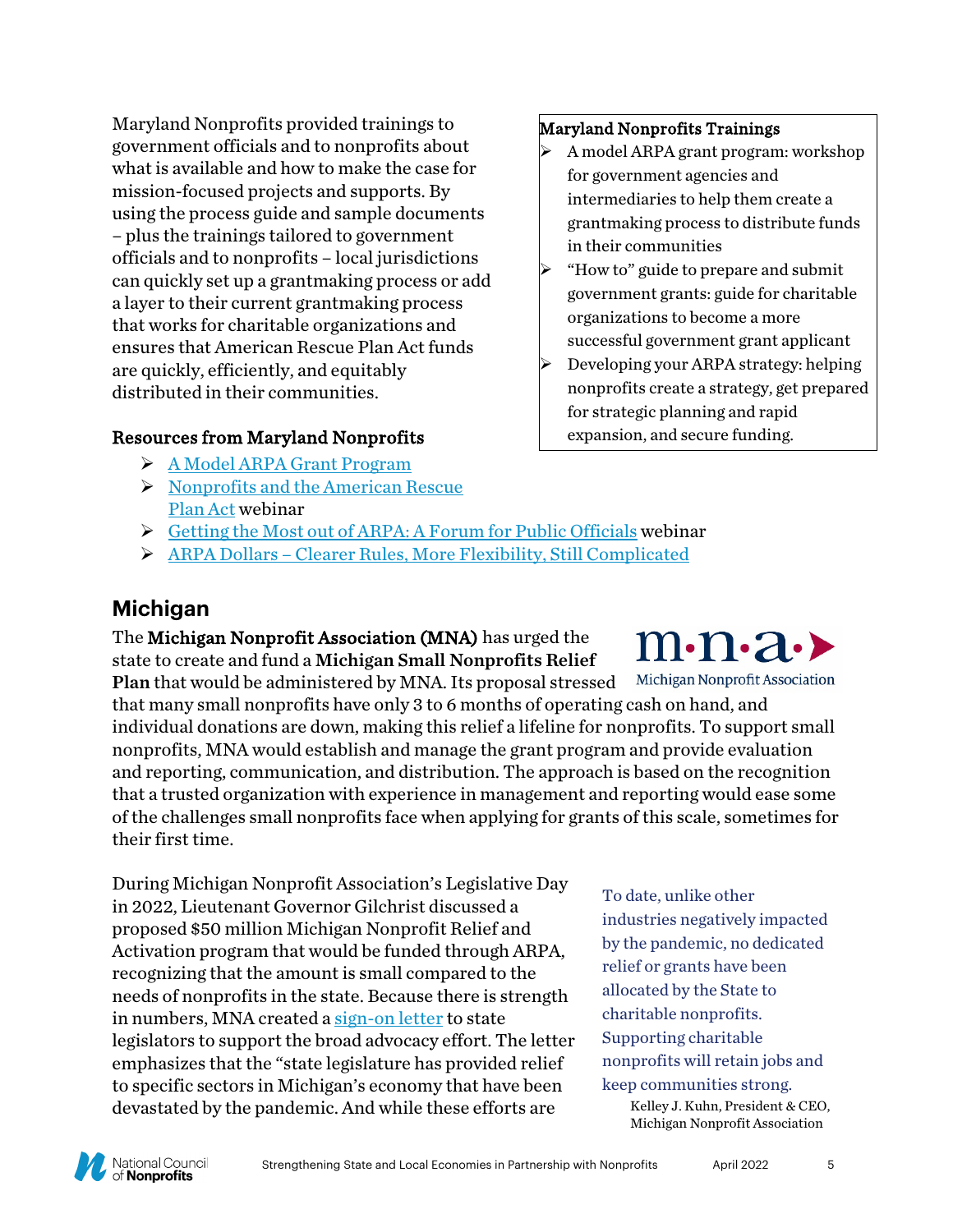extremely vital, charitable nonprofits have continued to serve our communities, often at an increased need, but have not been allocated specific relief."

### Resources from the Michigan Nonprofit Association

- [Navigating COVID-19: Grants and Loan Programs](https://www.mnaonline.org/doc-url/469-navigating-covid-19-grants-and-loan-programs-presentation-4-15-20) slides
- **[Funding Related to COVID-19](https://www.mnaonline.org/doc-url/463-covid-19-funding)**
- [Nonprofit, political leaders share strategies to raise funding and access federal relief](https://www.mnaonline.org/who-we-are/press-coverage/funding-and-federal-relief)

# **Minnesota**

The Minnesota Council of Nonprofits (MCN) is leading a push for a \$200 million state [Nonprofit Relief Fund](https://www.minnesotanonprofits.org/docs/default-source/policy/nonprofit_relief_fund_proposal.pdf) that is designed to address funding shortfalls and a diminished workforce. The effort notes the continuing challenges nonprofits face. It also stresses that nonprofits have been largely excluded from state and federal relief programs. Specifically, state data show that fewer than 50 percent of eligible

Minnesota nonprofits obtained a Paycheck Protection Program loan, and only 15 percent of nonprofits report being able to use the Employee Retention Tax Credit. Although relief for nonprofits has fallen short, their costs have not. According to MCN's lates[t COVID Impact](https://www.minnesotanonprofits.org/docs/default-source/coronavirus/2021-mn-nonprofit-economy-report---december-2021.pdf)  [Report,](https://www.minnesotanonprofits.org/docs/default-source/coronavirus/2021-mn-nonprofit-economy-report---december-2021.pdf) 44 percent of Minnesota nonprofits are "still seeing an increase in demand for services," while "only 48 percent of nonprofits said they could only operate for 12 months or less before exhibiting financial distress."

The Nonprofit Relief Fund proposed by MCN would be funded from the state's general fund or remaining allocation from the American Rescue Plan Act, and prioritize small, rural, human services, and culturally specific nonprofits. It includes a proposed methodology for determining the amount of funding and ways to ensure accessibility based on feedback from frontline nonprofits. In February 2022, Senators introduced a bill [\(S.F. 3593\)](https://www.revisor.mn.gov/bills/bill.php?b=senate&f=SF3593&ssn=0&y=2022) to establish the Nonprofit Relief Fund. As part of their advocacy efforts to get the bill enacted, MCN is encouraging nonprofits to sign the [statement of support](https://forms.office.com/Pages/ResponsePage.aspx?id=sAFEEhMFb06lYlyGZA4tWUfvuUNy-tFNlGpflCDTFMRUNFNNTlFMRjFIVThFVjM0WlFKREhIRDZPUS4u) and contact their legislators in support of the Nonprofit Relief Fund.

# Resources from the Minnesota Council of Nonprofits

- $\triangleright$  [Nonprofit Relief Fund](https://www.minnesotanonprofits.org/docs/default-source/policy/nonprofit_relief_fund_proposal.pdf) full proposal
- [Fact Sheet: The Need for a Minnesota Nonprofit Relief Fund](https://www.minnesotanonprofits.org/docs/default-source/policy/factsheet_theneed_nonprofit_relief_fund.pdf)
- $\triangleright$  [Fact Sheet: How COVID has impacted nonprofits](https://www.minnesotanonprofits.org/docs/default-source/policy/factsheet_covidimpact_nonprofit_relief_fund.pdf)

#### Ensuring Accessibility for Nonprofits

- $\triangleright$  Make the application as simple as possible
- $\triangleright$  Require no or very minimal reporting from individual nonprofits
- $\triangleright$  Provide general operating support
- $\triangleright$  Prioritize small, in Greater Minnesota, human services, and culturally-specific nonprofits

[MCN Nonprofit Relief Fund Overview](https://www.minnesotanonprofits.org/about-mcn/news-detail/2022/01/26/calling-for-a-$200m-nonprofit-relief-fund)

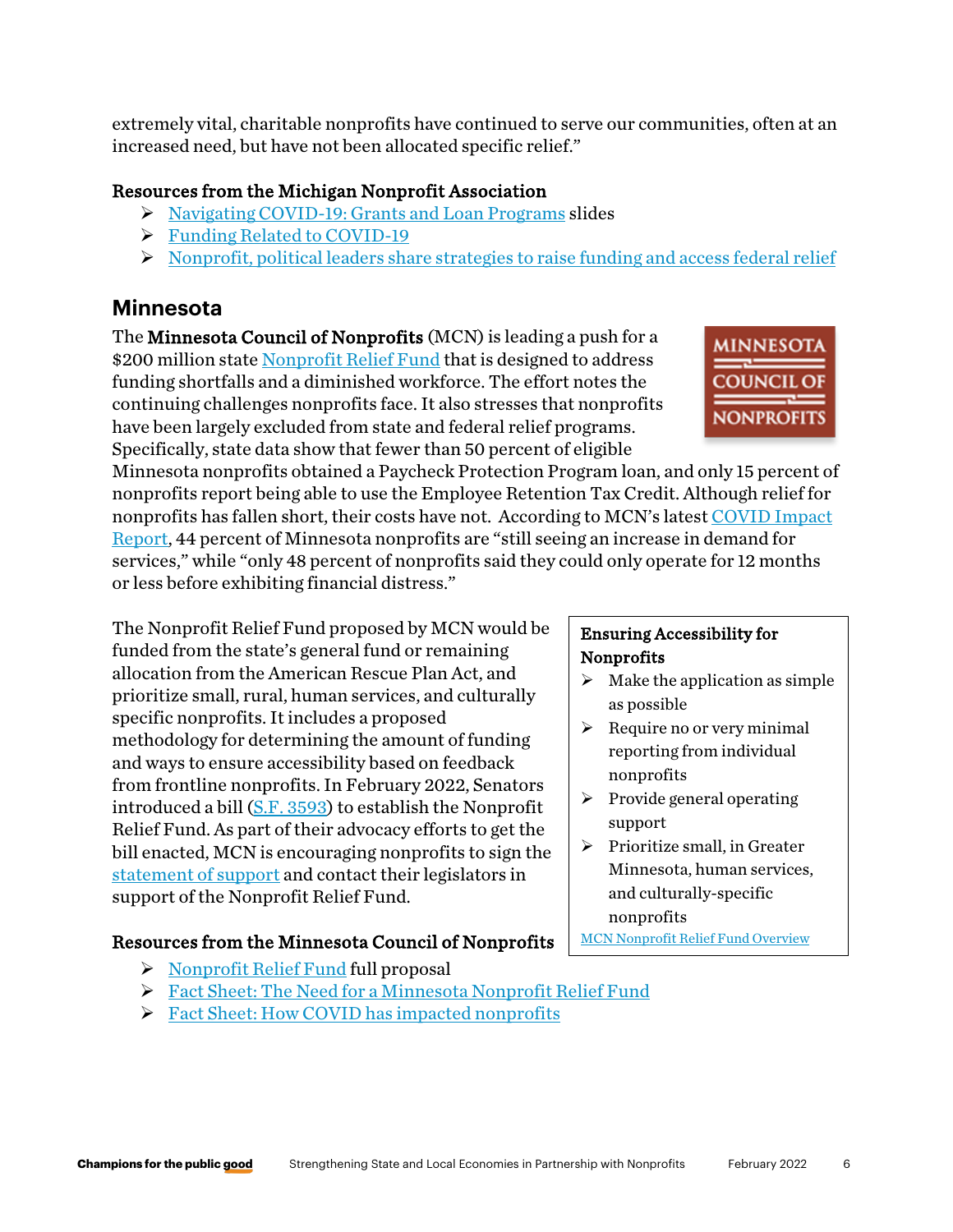# **Montana**

The Montana Nonprofit Association (MNA) recognizes that many nonprofits don't regularly advocate before – or even know – their county commissioners. To address that, and to build relationships, MNA hosted a webinar, [Collaborating with your](https://www.youtube.com/watch?v=F8-Z46ZnITc) 

[County Commissioners on ARPA Funding Town Hall.](https://www.youtube.com/watch?v=F8-Z46ZnITc) The webinar featured various strategies for reaching out to local county commissioners, insights on identifying eligible

uses of funding, and invited attendees to share success stories or barriers. A key takeaway is that local governments are still making decisions, and engaging local officials allows nonprofits to be attuned to the plans and conversations taking place.

### Resources from the Montana Nonprofit Association

- Executive Montana Association of Counties
- [Webinar on the American Rescue Plan Act](https://us02web.zoom.us/meeting/register/tZAtdO-srDIoGNYz2N-uH8WYhCdagRDZMbBu)
- [Coronavirus Relief Fund Reporting Resources](https://mtnonprofit.org/resource-center/crf_reportingresources/)

#### Tips for Nonprofits

- $\triangleright$  Know what your county is getting
- $\triangleright$  Know how your use of funds is going to mitigate the pandemic
- $\triangleright$  Consider how you are leveraging your funds
- $\triangleright$  Plan out how you will communicate with commissioners

[How to Access ARPA Funding,](https://mailchi.mp/mtnonprofit/eventprotocols-5124857?e=5e66af00bb) MNA

### **Nebraska**

Throughout last summer, the Nonprofit Association of the Midlands hosted a series of community roundtables on ARPA funds. The series, "Building Transformational Change Through ARPA," convened representatives from nonprofits, the

state legislature, and community foundations to discuss their APRA-spending ideas on specific topics such as housing and early childhood. At the end of the last roundtable, participants were able to prioritize ideas and, based on what they learned about ARPA, make recommendations on investments at the state level with the funding. Many challenges and solutions from the roundtables are replicable around the country.

The Nonprofit Association of the Midlands also created a [Funding Principles Tool](https://files.constantcontact.com/40eb4e87001/2ea4039c-6965-40db-b410-b77fe5ecd79f.pdf) and produced recommendations in five focus areas: early childhood, food, health, housing, and workforce. These tools and the strong advocacy making the case that funds should be invested in nonprofits to secure the greatest impact helped shape the legislation to appropriate ARPA funds for various nonprofit subsectors in the state. Some of the bills designated as highest priority would appropriate funds for child care programs, grants to nonprofits providing food assistance, repayment of qualified educational debts owed by certain health professionals, and expanding and retaining the state workforce – all are pending as of the first week of April 2022.



Nebraskans who never needed help before were served by nonprofits, and low-wage earners who struggled prepandemic are still in crisis. Nonprofits are part of community collaboratives across the state and work with others to meet the urgent needs of children and families.

Anne Hindery, CEO Nonprofit Association of the Midlands



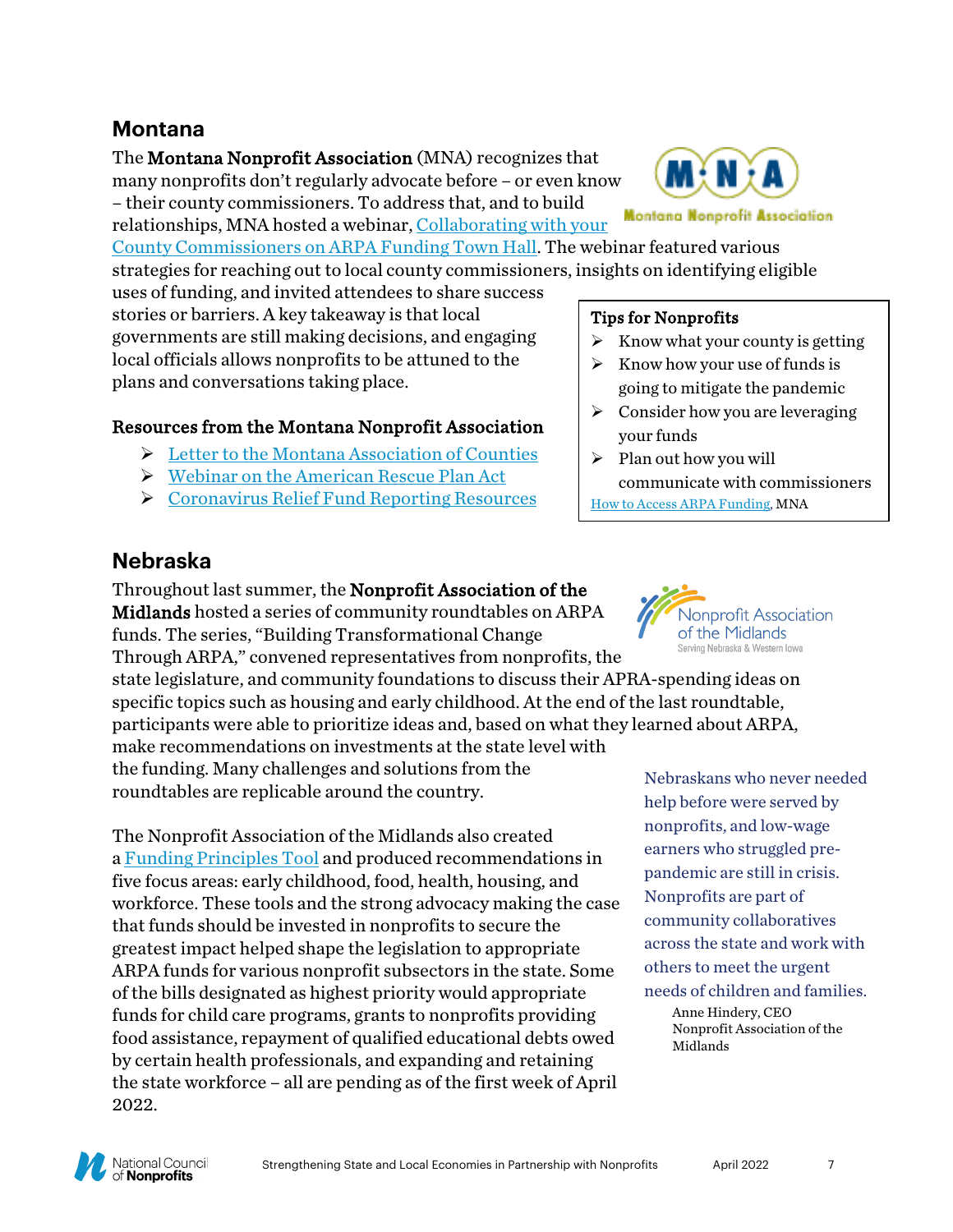### Resources from the Nonprofit Association of the Midlands

- $\triangleright$  Recommendations to Guide ARPA Funding Distribution by State and Local **Governments**
- $\triangleright$  Early Childhood Recommendations
- **Food Recommendations**
- **► Health Recommendation**
- [Workforce Recommendations](https://www.nonprofitam.org/resource/resmgr/workforce_recommendations.pdf)

# **New York**

The [Coalition to Advance Nonprofits,](https://www.nonprofitnewyork.org/act/coalitions-and-councils/) a sector-wide group coordinated by Nonprofit New York, has

developed [Recommendations for New York State's Use of](https://p2a.co/ivjk7y1) 

[American Rescue Plan State and Local Relief Funding.](https://p2a.co/ivjk7y1) The document calls on "the state to prioritize the nonprofit sector, focus on sustainability, and include nonprofit partners for

substantive roles when planning task forces for the use of ARPA funds." It also urges "state and city leaders to spend their respective portions of the ARPA funds in a way that ensures the greatest impact for the public good and with an explicit and demonstrable focus on creating equity." Key recommendations include centering racial equity from the outset, reforming government-nonprofit grants and contracts, providing premium pay for essential workers, including employees of nonprofits, and expressly including nonprofits in relief to education and senior care.

#### Recommendations to the State  $\triangleright$  Allocate funding in partnership

- with the nonprofit sector.
- $\triangleright$  Center racial equity from the outset.
- $\triangleright$  Reform nonprofit contracts

 $\triangleright$  Assess and allocate funding in ways that do not use one time dollars to cover recurring costs [Coalition to Advance Nonprofits](https://p2a.co/ivjk7y1) 

**[Recommendations](https://p2a.co/ivjk7y1)** 

#### Resources from Nonprofit New York

- [The Impact of COVID-19 on Nonprofits](https://www.nonprofitnewyork.org/2020/11/impact-of-covid-on-nonprofits/)
- $\triangleright$  [COVID-19 Updates](https://www.nonprofitnewyork.org/covid-19-updates/)

# **North Carolina**

The North Carolina Center for Nonprofits hosted a webinar titled, ["What NC Nonprofits Need to Know about Partnering with State and](https://www.youtube.com/watch?v=uUoXFZ7G8o0)  [Local Governments.](https://www.youtube.com/watch?v=uUoXFZ7G8o0)" Panelists included a representative from the NC Pandemic Recovery Office, an official from a rural county who works closely with nonprofits, a child advocacy nonprofit, and the state association of nonprofits, which offered insights into trends in

North Carolina Center for Nonprofits

Many missions | 100 counties | One voice

nonprofits' needs. The overarching theme of the event was discerning ways that nonprofits can engage with their local governments to advocate for meaningful and equitable allocation of local ARPA funds.



collective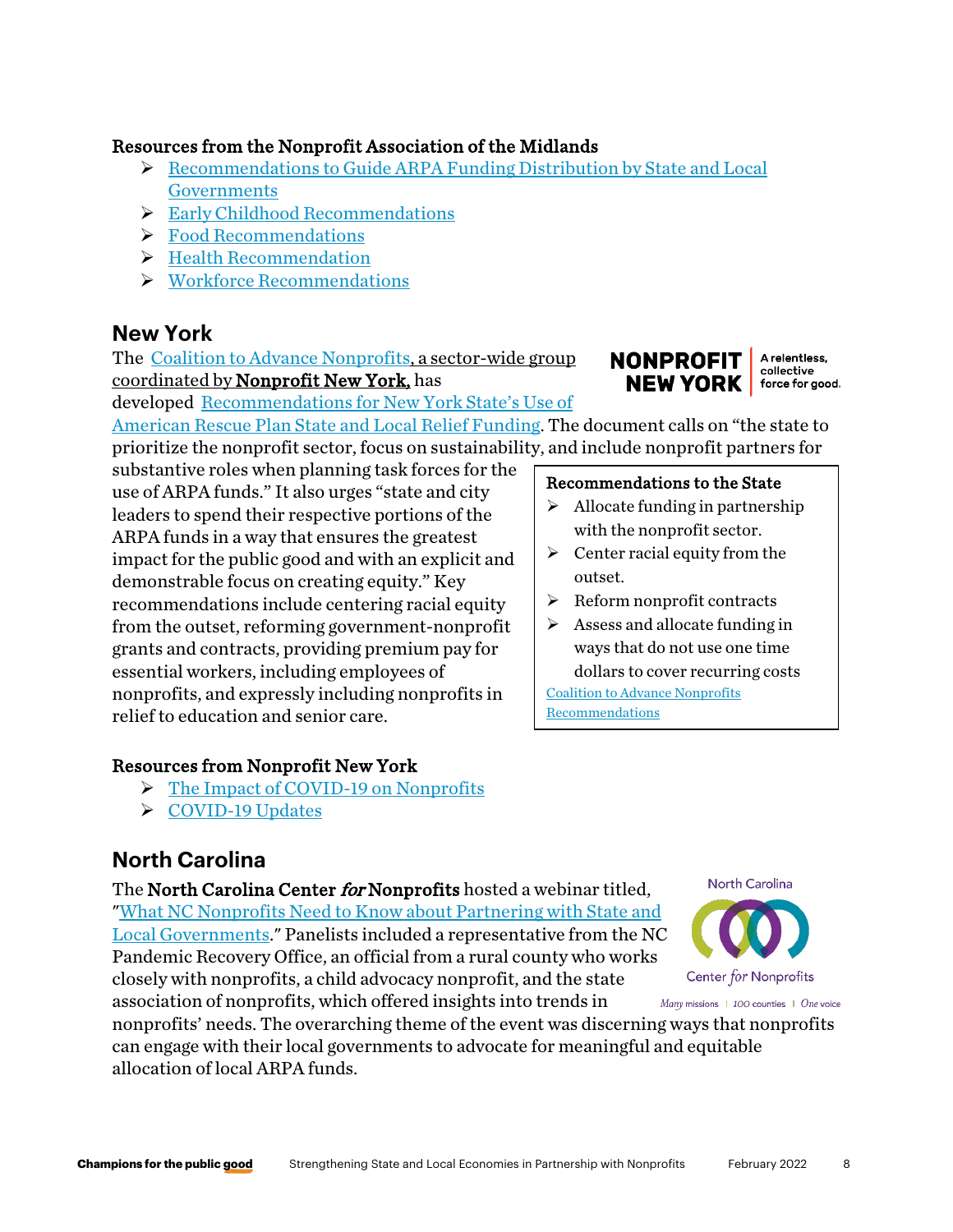The state association of nonprofits also presented a documen[t making the case for](https://www.ncnonprofits.org/sites/default/files/public_policy_file_attachments/Nonprofit%20recovery%20fund%20NC%20-%202021.pdf)  [investing](https://www.ncnonprofits.org/sites/default/files/public_policy_file_attachments/Nonprofit%20recovery%20fund%20NC%20-%202021.pdf) some of the state's ARPA funds into a nonprofit recovery fund. It highlighted examples of economic harm nonprofits have suffered due to COVID-19, including the loss of fundraising event revenue, loss of volunteers, and the costs incurred by changing the way programs and services are provided as a result of social distancing. The document explained that – with these growing challenges, and without additional financial

### Suggestions for a Nonprofit Recovery Fund

- $\triangleright$  Appropriate eligibility criteria
- $\triangleright$  A broad set of allowable uses
- $\triangleright$  Adequate funding to make a meaningful difference
- $\triangleright$  A simple and straightforward application and administration process

[The Case for a Recovery Fund,](https://www.ncnonprofits.org/sites/default/files/public_policy_file_attachments/Nonprofit%20recovery%20fund%20NC%20-%202021.pdf) North Carolina Center *for* Nonprofits

support – nonprofits will be forced to cut back on services they can deliver. In short, a nonprofit recovery fund would be an essential lifeline for frontline nonprofits.

# Resources from the North Carolina Center for Nonprofits

- [Nonprofit Recovery Fund Would Strengthen North Carolina's Recovery](https://www.ncnonprofits.org/sites/default/files/public_policy_file_attachments/Nonprofit%20recovery%20fund%20NC%20-%202021.pdf)
- [American Rescue Plan Provides Relief to Nonprofits](https://www.ncnonprofits.org/blog/american-rescue-plan-provides-relief-nonprofits)
- P [Recommendation for Nonprofit Relief Fund](https://www.ncnonprofits.org/sites/default/files/public_policy_file_attachments/Nonprofit%20Relief%20Fund%20recommendation.pdf)

# **Pennsylvania**

### The Pennsylvania Association of Nonprofit

Organizations (PANO) developed an [ARPA Advocacy](https://view.officeapps.live.com/op/view.aspx?src=https%3A%2F%2Fpano.org%2Fwp-content%2Fuploads%2F2022%2F02%2F2022-ARPA-Dollar-Overview-and-Outreach-Toolkit.docx&wdOrigin=BROWSELINK&eType=EmailBlastContent&eId=341b44b3-bb91-4bb0-a988-ea0985ef3d31)  [Toolkit](https://view.officeapps.live.com/op/view.aspx?src=https%3A%2F%2Fpano.org%2Fwp-content%2Fuploads%2F2022%2F02%2F2022-ARPA-Dollar-Overview-and-Outreach-Toolkit.docx&wdOrigin=BROWSELINK&eType=EmailBlastContent&eId=341b44b3-bb91-4bb0-a988-ea0985ef3d31) to assist nonprofits in making the case to

government officials that investing CSLFRF resources in charitable organizations is a sound investment. Separately, the state association of nonprofits has been making the public aware that more than \$6 billion of the Commonwealth's \$7.29 billion in ARPA funds remain unspent and is calling on state legislators to release those funds to support nonprofits.

PANO's two-fold campaign seeks to raise a collective voice to drive funding and support to Pennsylvania nonprofits. It underscores the need with local stories to drive the message home. Some key actions in the toolkit (with messaging templates) are preparing a case for support, asking a municipality to hold a public forum, setting up meetings with state *and*  local elected officials, writing op-eds to raise public awareness, and inviting clients to reach out to their elected officials to describe the impact of the nonprofit's work on their lives. Soon after the toolkit's release, nonprofits utilizing it had already generated hundreds of emails to 120 state Representatives and Senators.

# Advocacy Techniques for Connecting with Elected Officials

- $\triangleright$  Hold a public forum
- $\triangleright$  Set up meetings with state *and* local elected officials,
- $\triangleright$  Write op-eds to raise public awareness,
- $\triangleright$  Invite clients to reach out to their elected officials to describe the impact of the nonprofit's work on their lives. *PAN[O ARPA Advocacy Toolkit](https://view.officeapps.live.com/op/view.aspx?src=https%3A%2F%2Fpano.org%2Fwp-content%2Fuploads%2F2022%2F02%2F2022-ARPA-Dollar-Overview-and-Outreach-Toolkit.docx&wdOrigin=BROWSELINK&eType=EmailBlastContent&eId=341b44b3-bb91-4bb0-a988-ea0985ef3d31)*



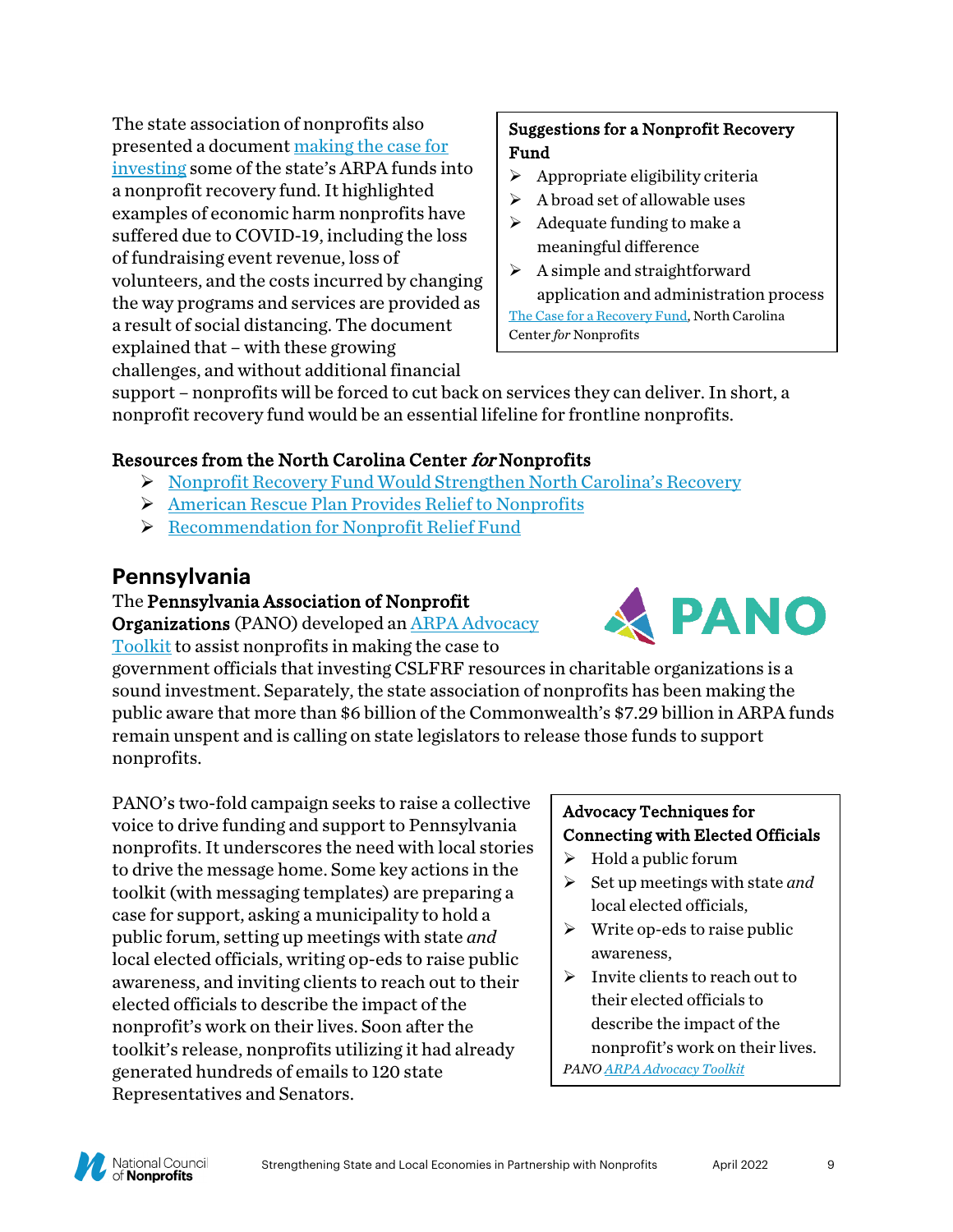### Resources from the Pennsylvania Association of Nonprofit Organizations

- [American Rescue Plan Act Advocacy](https://pano.org/advocacy/american-rescue-plan-act-advocacy/)
- [ARPA Advocacy Toolkit](https://pano.org/wp-content/uploads/2022/02/2022-ARPA-Dollar-Overview-and-Outreach-Toolkit.docx)

# **South Carolina**

#### Together SC released a[n ARPA Funding Collaboration](https://drive.google.com/file/d/1Is9KuCkHXb0jP65TuHuvJlZqcqEnomxZ/view)

[Proposal](https://drive.google.com/file/d/1Is9KuCkHXb0jP65TuHuvJlZqcqEnomxZ/view) that outlines a partnership structure intended to

"increase efficacy of ARPA funding allocation and alleviate administrative burdens on agency resource." This structure would allow a lead agency for nonprofit ARPA funding to work with funding organizations across the state with community investment expertise. The proposal calls for an investment of [\\$100 million](https://assets.noviams.com/novi-file-uploads/tsc/pdfs-and-documents/Invest_100M_in_SC_nps__1_.pdf) (4 percent of the state's ARPA funds). It outlines the role of nonprofits in response and recovery, provides examples of successful partnerships, and lays out eligibility for relief that is based on th[e U.S. Treasury](https://www.govinfo.gov/content/pkg/FR-2022-01-27/pdf/2022-00292.pdf)  [Department's Final Rule.](https://www.govinfo.gov/content/pkg/FR-2022-01-27/pdf/2022-00292.pdf) The proposal also notes that while other priorities will require long-term planning and implementation could take years, the grant would provide greater visibility of the state's investments in local communities while ensuring transparency and accountability.

Together SC's collaboration proposal details a model partnership intended to ease administrative burdens and increase efficacy of allocation, as well as assuring compliance with state and federal requirements. As a further sign of the leadership and support for the proposals, nonprofit and philanthropic leaders published three separate op-ed articles making the case that [nonprofits improve lives,](https://www.postandcourier.com/opinion/commentary/commentary-how-sc-lawmakers-can-help-nonprofits-efforts-to-improve-lives/article_32f3d5ee-8dda-11ec-82e5-63b5456dc3ec.html) are [critical to](https://www.postandcourier.com/opinion/commentary/commentary-theres-a-piece-missing-from-scs-economic-development-equation/article_1e5bfa22-7f88-11ec-9bfa-7b045496bc84.html)  [economic development,](https://www.postandcourier.com/opinion/commentary/commentary-theres-a-piece-missing-from-scs-economic-development-equation/article_1e5bfa22-7f88-11ec-9bfa-7b045496bc84.html) and are key to helping [communities thrive.](https://www.pmg-sc.com/the_lancaster_news/content/hart-shannon-and-sherrill-column-strong-nonprofit-sector-key-helping-community-thrive/)

#### Resources from Together SC

- Proposal Summary Sheet: Invest \$100M in [Work of SC Nonprofits](https://assets.noviams.com/novi-file-uploads/tsc/pdfs-and-documents/Invest_100M_in_SC_nps__1_.pdf)
- [Together SC Proposal Overview Slide Deck](https://docs.google.com/presentation/d/1d3kgDFsjJe9DGuERFU5MYwmtJ1i-Pb-T/edit#slide=id.p1)
- > [Funding Collaboration Proposal](https://drive.google.com/file/d/1Is9KuCkHXb0jP65TuHuvJlZqcqEnomxZ/view)

# **Vermont**

Common Good VT held a series of webinars and online discussions to assist Vermont nonprofits in navigating the

impact of the pandemic on the sector. One conversation, "Development During the Pandemic," focused on strategies for providing services, communications, and donor relationship. Another webinar, "Vermont's Philanthropic Response to COVID-19," featured a panel of philanthropic leaders who shared the ways the sector is responding to the pandemic through grantmaking and supporting Vermont's vulnerable populations.

#### Eligible Uses for Funds

- $\triangleright$  Projects and programs carried out by nonprofits that align with the State's economic goals
- $\triangleright$  Merit should be granted based on the program's alignment with ARPA regulations
- $\triangleright$  Support nonprofits that have suffered significant loss or cost increases

[Together SC Proposal](https://assets.noviams.com/novi-file-uploads/tsc/pdfs-and-documents/Invest_100M_in_SC_nps__1_.pdf)





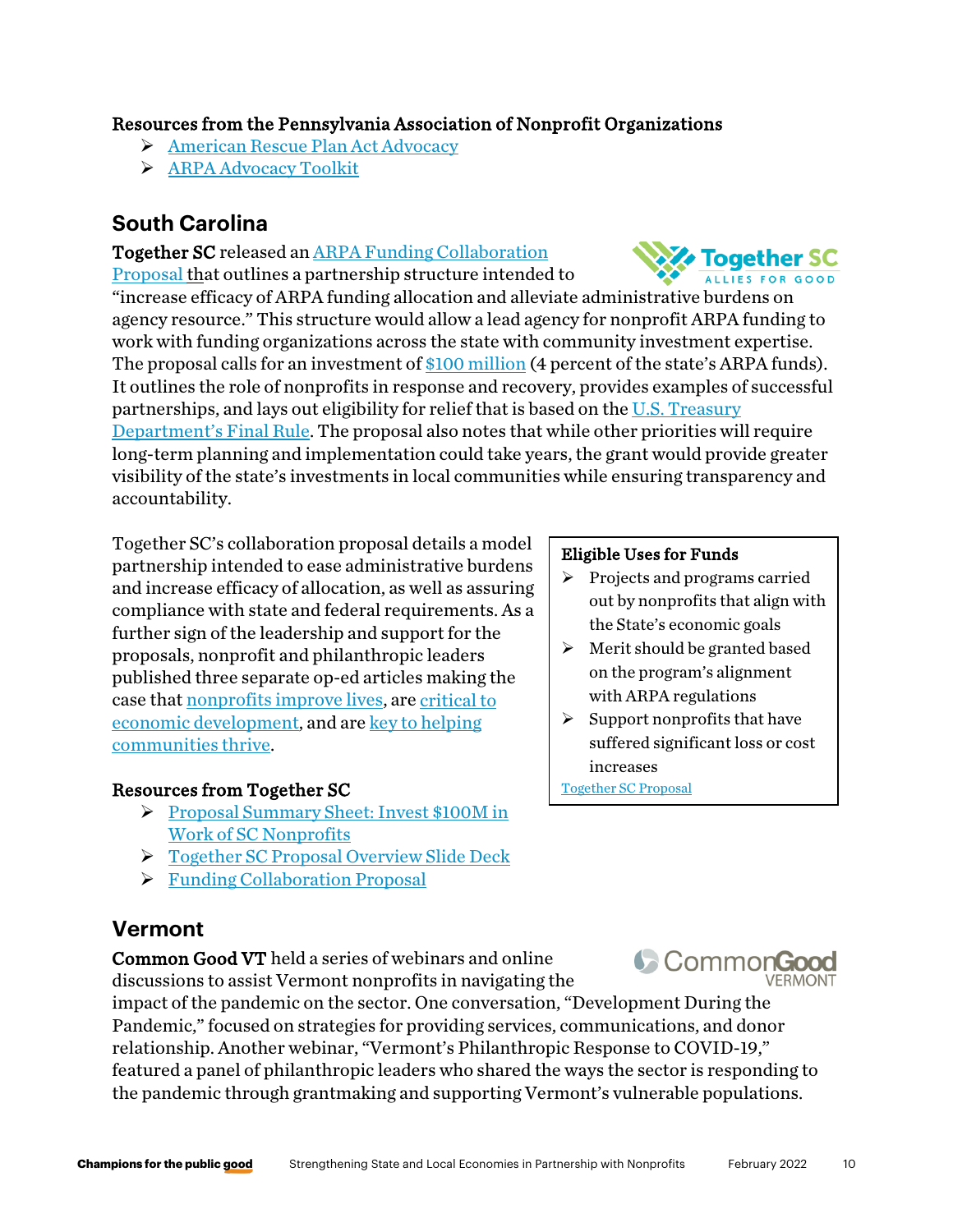The Nonprofit Resource Guide for Local ARPA Funds created after the Treasury released its Final Rule notes that the new guidance means that nonprofits need to make strategic asks. Common Good VT also encourages nonprofits to share their experience from the field on whether their towns have a decision-making process, are investing in nonprofits, or received or pursued local funds.

#### Resources from Common Good Vermont

- [Common Good Vermont Nonprofit](https://commongoodvt.org/advocacy/nonprofit-resource-guide-for-local-arpa-funds/?utm_source=Common+Good+Vermont%3A+Newsletters&utm_campaign=8b681c13dc-Vermont+Nonprofit+News%3A+Funding+%26+Leadership_COPY_&utm_medium=email&utm_term=0_f9acdedf2d-8b681c13dc-159840434&mc_cid=8b681c13dc&mc_eid=48f7afcb6e)  [Resource Guide for Local ARPA Funds](https://commongoodvt.org/advocacy/nonprofit-resource-guide-for-local-arpa-funds/?utm_source=Common+Good+Vermont%3A+Newsletters&utm_campaign=8b681c13dc-Vermont+Nonprofit+News%3A+Funding+%26+Leadership_COPY_&utm_medium=email&utm_term=0_f9acdedf2d-8b681c13dc-159840434&mc_cid=8b681c13dc&mc_eid=48f7afcb6e)
- [COVID-19 Response Webinar Series for VT Nonprofits](https://commongoodvt.org/videos/watch-covid-19-response-webinar-series-for-vt-nonprofits/)

# **Washington**

[What Nonprofits Want Government Partners to Know](https://washingtonnonprofits.org/wp-content/uploads/2021/08/ARPA-Topline-Messages.pdf) is a project of Washington Nonprofits that demonstrates how nonprofits are vital to the state's economic and social recovery. To illustrate how "the American Rescue Plan (ARPA) offers a unique opportunity to

invest in activities that strengthen our people, our communities, and our economy," the state association of nonprofits illustrated several recent [successful](https://washingtonnonprofits.org/partnership-stories/)  [partnership stories between government and nonprofits.](https://washingtonnonprofits.org/partnership-stories/) One [case study](https://washingtonnonprofits.org/washington-state-department-of-commerce-commerce-unfamiliar-territory-leads-to-a-model-for-successful-government-nonprofit-partnership/) involved Cheryl Smith with the Washington State Department of Commerce, who came to realize in getting CARES Act funding out to communities in need that the state had "a history of underinclusion in funding nonprofits." The state then recognized that, "going forward, they needed to include nonprofits in the conversation because it's these organizations who are

adept at understanding the needs of the communities they serve."

Recognizing the challenges of applying for government grants, Washington Nonprofits hosted a [3-part](http://washingtonnonprofits.secure.nonprofitsoapbox.com/arpa-pep-2021) series about government grant writing. This helped nonprofits identify whether they are "grantready," provided tools to prepare competitive proposals, and explained the requirements that may be associated with ARPA funding to meet them. They also hosted a webinar in Spanish on the grant writing process that is posted on the state association's ["How](https://washingtonnonprofits.org/arpa-for-nonprofits/)  [Nonprofits Can Access ARPA Funding"](https://washingtonnonprofits.org/arpa-for-nonprofits/) page.

Resources from Washington Nonprofits

[What Nonprofits Want Government Partners to Know](https://washingtonnonprofits.org/wp-content/uploads/2021/08/ARPA-Topline-Messages.pdf) 

#### Considerations for Developing a Proposal

- $\triangleright$  How are decisions about ARPA spending being made in your municipality?
- $\triangleright$  How much funding did your municipality receive?
- $\triangleright$  Are you working with collaborators, or can you demonstrate community support for the project?
- $\triangleright$  How will you measure and report on the impact of the project?

[Common Good Vermont's Guide to Local ARPA Funds](https://commongoodvt.org/advocacy/nonprofit-resource-guide-for-local-arpa-funds/?utm_source=Common+Good+Vermont%3A+Newsletters&utm_campaign=8b681c13dc-Vermont+Nonprofit+News%3A+Funding+%26+Leadership_COPY_&utm_medium=email&utm_term=0_f9acdedf2d-8b681c13dc-159840434&mc_cid=8b681c13dc&mc_eid=48f7afcb6e#access-arpa)



**WASHINGTON NONPROFITS** 

Government Grant Readiness

- $\triangleright$  What do you need to have in place to successfully apply?
- $\triangleright$  What do you need to know about your organization, the prospective funder, and grant before you apply?
- $\triangleright$  How do you determine if a grant is one you should pursue? [Get Ready for ARPA Funding,](http://washingtonnonprofits.secure.nonprofitsoapbox.com/arpa-2021-09-21) Washington Nonprofits